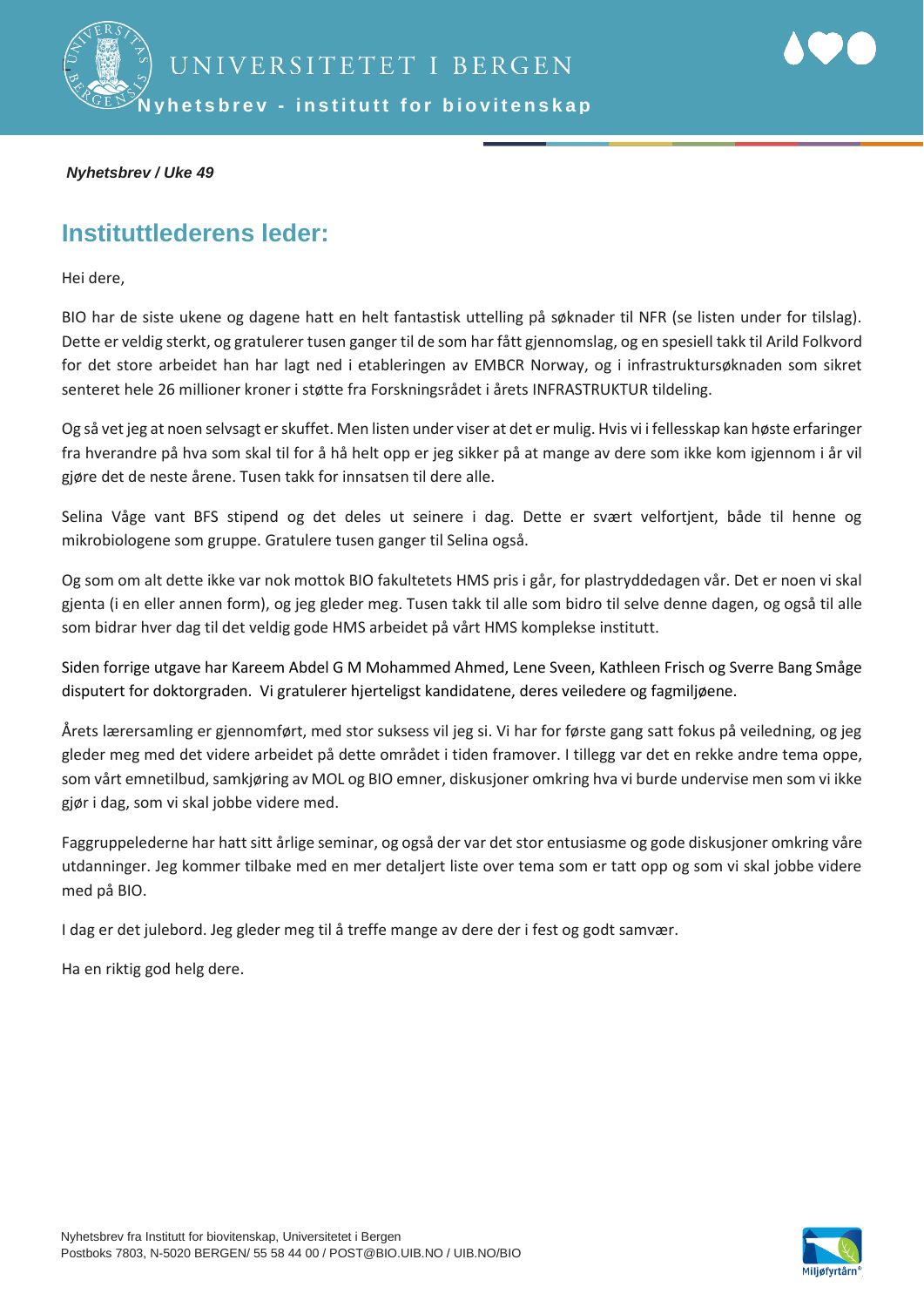Hello everyone,

In the recent weeks, BIO has had an incredible success securing NFR grants (see list below). This is very impressive and powerful, and I congratulate a thousand times those who have had a breakthrough, and a particular thanks goes to Arild Folkvord for his hard work in establishing EMBCR Norway, and in coordinating the application which has secured the centre a 26 million NOK grant in this year's INFRASTRUKTUR call.

And then I know that some of you are obviously disappointed as well. But the list below shows that it is possible. If we can jointly share experiences from each other on what it takes for an application to be successfull, I'm sure many of you who did not get through this year will do so in the next few years. Thank you very much for the efforts of all of you.

Selina Våge won one of two BFS scholarships which will be presented today. This is a very well deserved acknowledgement of both herself and the microbiologists as a group. Congratulations a thousand times to Selina too.

And as if all this was not enough, BIO received the Faculty's HSE Prize yesterday, for our plastics clean-up day. This is certainly something we should repeat (in one form or another) and I'm looking forward to it. Thank you very much to all who contributed to this day and also to everyone who contributes to the very good HSE work at our rather HSE-complex department.

Since the previous edition, Kareem Abdel G M Mohammed Ahmed, Lene Sveen, Kathleen Frisch and Sverre Bang Småge have defended the doctorate. We warmly congratulate the candidates, their supervisors and their professional communities.

This year's teacher's gathering has been held, with great success I will say. For the first time we have focused on supervision, and I am looking forward to the further work in this area in the future. In addition, there were a number of other topics were also discussed, such as our portfolio of courses, co-ordination of MOL and BIO courses, discussions about topics we should teach which we do not cover today and which topics we need to continue to work on.

The leaders of the "faggrupper" have had their annual seminar, and with great enthusiasm and good discussions concerning our education. I will return with a more detailed list of topics that have been discussed and which we will continue to work on at BIO.

Today is the Christmas party. I am looking forward to meeting many of you there.

I wish everyone a nice weekend

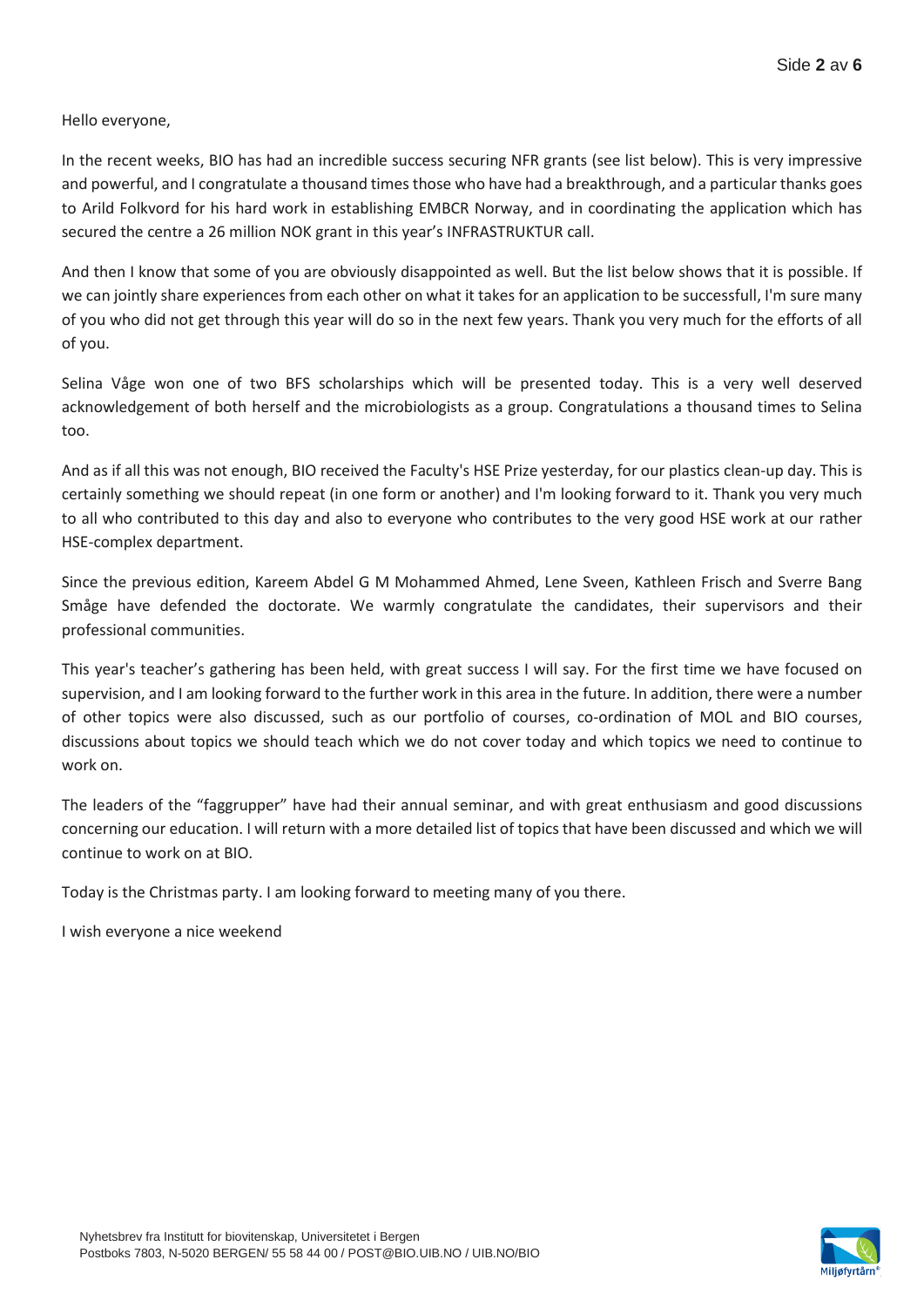# **Forskning/utlysning**

# New projects granted

| Program                   | <b>Main applicant at BIO</b>    | <b>Full name</b>                                                                                                                                         |
|---------------------------|---------------------------------|----------------------------------------------------------------------------------------------------------------------------------------------------------|
| ERA-Net/NFR NORGLOBAL2    | Jeppe Kolding                   | Small Fish and Food Security: Towards innovative<br>integration of fish in African food systems to improve<br>nutrition                                  |
| NFR-MILJØFORSK            | Vigdis Vandvik                  | Using plant functional trait approaches to assess<br>the effects of drought in successional Coastal Calluna<br>Heathlands (DryHeath)                     |
| NFR-MILJØFORSK            | Anders Opdal                    | A green-blue link made browner: how terrestrial<br>climate change affects marine ecology                                                                 |
| NFR-MILJØFORSK            | <b>Aud Halbritter</b>           | Integrated assessment to aid mitigation of<br>negative impacts by THREE global change Drivers on<br>alpine biodiversity and ecosystem function           |
| NFR-MILJØFORSK            | Mikko Heino                     | Joint effects of climate and fishing on dynamics<br>of exploited ecosystems                                                                              |
| NFR-MILJØFORSK            | Dorothy Dankel                  | Localizing the 2030 Agenda for Sustainable<br>Development for the Barents Sea-Lofoten ecosystem in<br>a changing climate                                 |
| NFR-FRIMEDBIO             | Adele Mennerat                  | Anthropogenic Parasite Evolution                                                                                                                         |
| NFR-FRIMEDBIO             | Frank Nilsen/Michael<br>Dondrup | LiceVault - implementing a model organism for<br>studying vault function and application as smart<br>adjuvant for fish vaccination                       |
| NFR-FRIMEDBIO             | Christof Noever (12<br>April)   | Swimming mechanisms in marine larvae - how<br>to become fast when you are small                                                                          |
| NFR-FRIMEDBIO             | Andreas Heinol (Sars)           | The origin and evolution of bilaterian brains                                                                                                            |
| NFR-ARRANGEMENT           | Anne Bjune                      | Plantebiologi i Norge 2018                                                                                                                               |
| NFR-ARRANGEMENT           | <b>Vigdis Vandvik</b>           | Treelines - Where next? Treeline woodland and<br>scrub dynamics and policy                                                                               |
| NFR FORNY2020             | Ralf Kellmann                   | <b>Upstream Verification Processes Leading to</b><br>Scalable Production for the Natural Product<br>Neosaxitoxin                                         |
| NFR FORNY2020             | Nils-Kåre Birkeland             | Optimizing Thermophilic Bacteria to Reduce<br>Biomass and Generate Products for Value Creation                                                           |
| NFR-INFRASTRUCTURE        | Arild Folkvord                  | <b>EMBRC Norway - The Norwegian Node of the</b><br>European Marine Biological Resource Centre                                                            |
| <b>BFS Starting Grant</b> | Selina Våge                     | Exploring fractality in ecosystem organization -<br>Developing scale-invariant theory for biodiversity and<br>complexity based on simple laws of ecology |
| NFR-MARINFORSK            | Ruth-Anne Sandaa                | Uncovering key players for regulation of<br>phytoplankton function and structure: lessons to be<br>learned from algal virus-haptophyte coexistence       |
| NFR-MARINFORSK            | Christian Jørgensen             | The fundamental role of mesopelagic fishes for<br>the structure and change of Northeast Atlantic marine<br>ecosystems                                    |

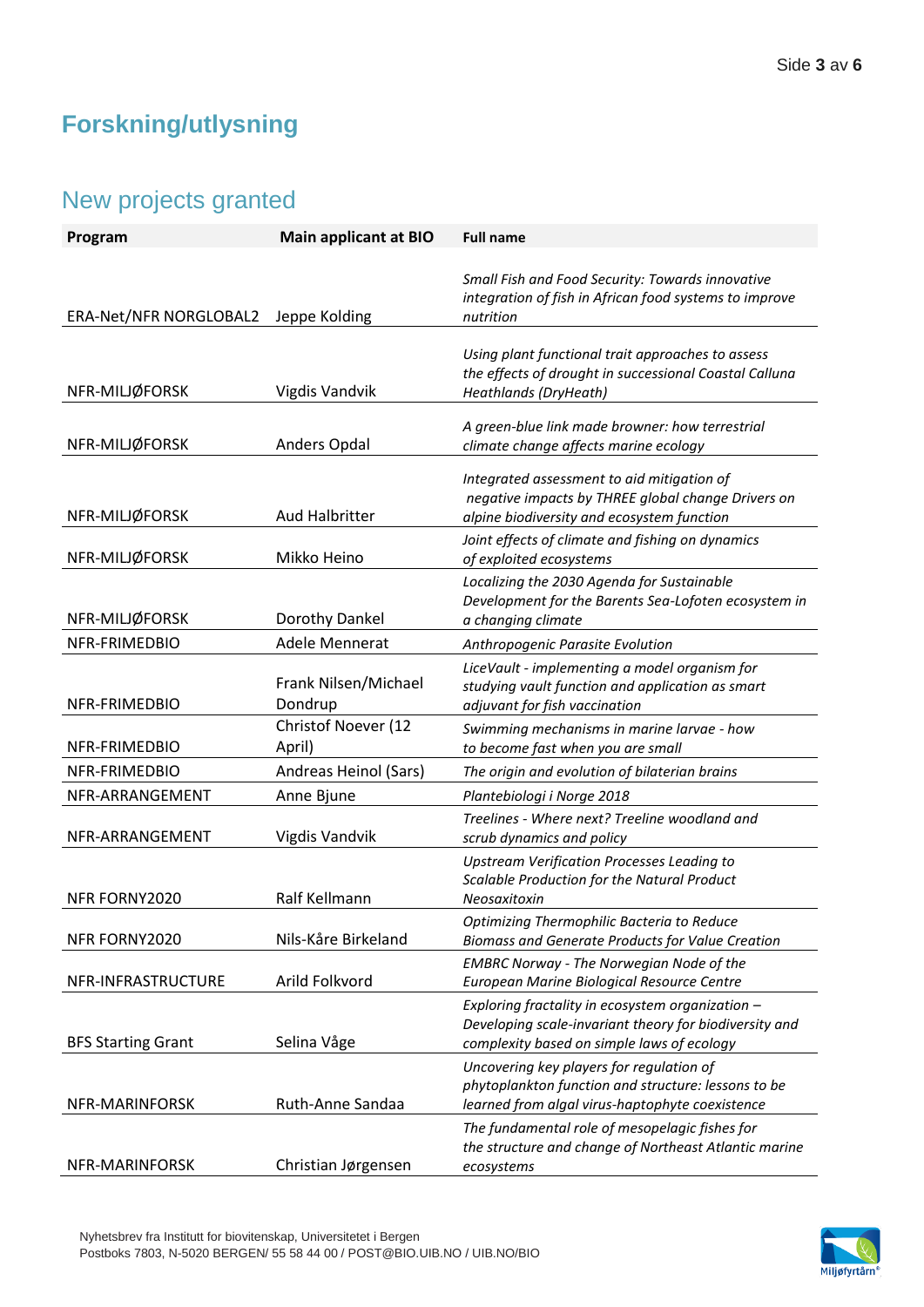## NFR Webinar for UiB: nye søknadstyper og utlysninger i 2019

#### **14.12.2018, kl 13-14**

NFR will hold a series of Q&A [webinars N](https://www.forskningsradet.no/no/Nyheter/Soke_forskningsmidler_i_2019/1254037783788/p1174467583739)ov-Jan for major universities about the new application process. On [14.12.2018 a NFR webinar will be held for UIB.](https://www.forskningsradet.no/no/Arrangementer/1176281825879) (See [NFR's event calendar](https://www.forskningsradet.no/no/Arrangementer/1176281825879))

### 2019 ERC proposal writing courses

UiB and RCN will be hosting a series of ERC proposal writing courses. These are now open for registration. A more detailed program for the days will follow soon, the dates are as follows:

#### E**RC Advanced Grants (ERC AdG 2019 deadline 29.8.2019)**

– the course may also be relevant for potential future SFF V leaders, and for anyone interested in the Synergy Grants (deadline for the 2020 call most likely in November 2019). Course date: 13.3.2019:

Norwegian:<https://www.uib.no/boa/122494/konkurransedyktige-s%C3%B8knader-til-erc-advanced-grants> English version:<https://www.uib.no/en/boa/122495/how-write-competitive-proposals-erc-advanced-grants>

### **ERC Starting Grants & Consolidator Grants (Deadlines are not known yet, but should be Oct 2019 for the 2020 StG and Feb 2020 for the 2020 CoG)**

Course date: 19.6.2019 (N.B. there will not be another course for CoG applicants later in the year):

N:<https://www.uib.no/boa/122500/konkurransedyktige-s%C3%B8knader-til-erc-starting-og-consolidator-grants> Eng: <https://www.uib.no/en/boa/122506/competitive-proposals-erc-starting-og-consolidator-grants>

## Reminder – dialogue/debate meeting about plan S

A reminder for those following the development of "PlanS": The UIB/NFR dialogue/debate meeting about Plan S, the cOAlition S' Open Access publishing initiative will be held this week.

**Time**: 07.12.2018 (10.00–12.00) **Place**: Dragefjellet skole, Magnus Lagabøtes plass 1, Auditorium 1

The program and more information can be found here:

<https://www.uib.no/rektoratet/121519/åpen-publisering-plan-s> [https://www.forskningsradet.no/no/Arrangement/Debattmote\\_om\\_apen\\_tilgang\\_og\\_Plan\\_S\\_i\\_Bergen/12540381](https://www.forskningsradet.no/no/Arrangement/Debattmote_om_apen_tilgang_og_Plan_S_i_Bergen/1254038115893) [15893](https://www.forskningsradet.no/no/Arrangement/Debattmote_om_apen_tilgang_og_Plan_S_i_Bergen/1254038115893)

The meeting is open to all. For those unable to attend, the meeting will be streamed.

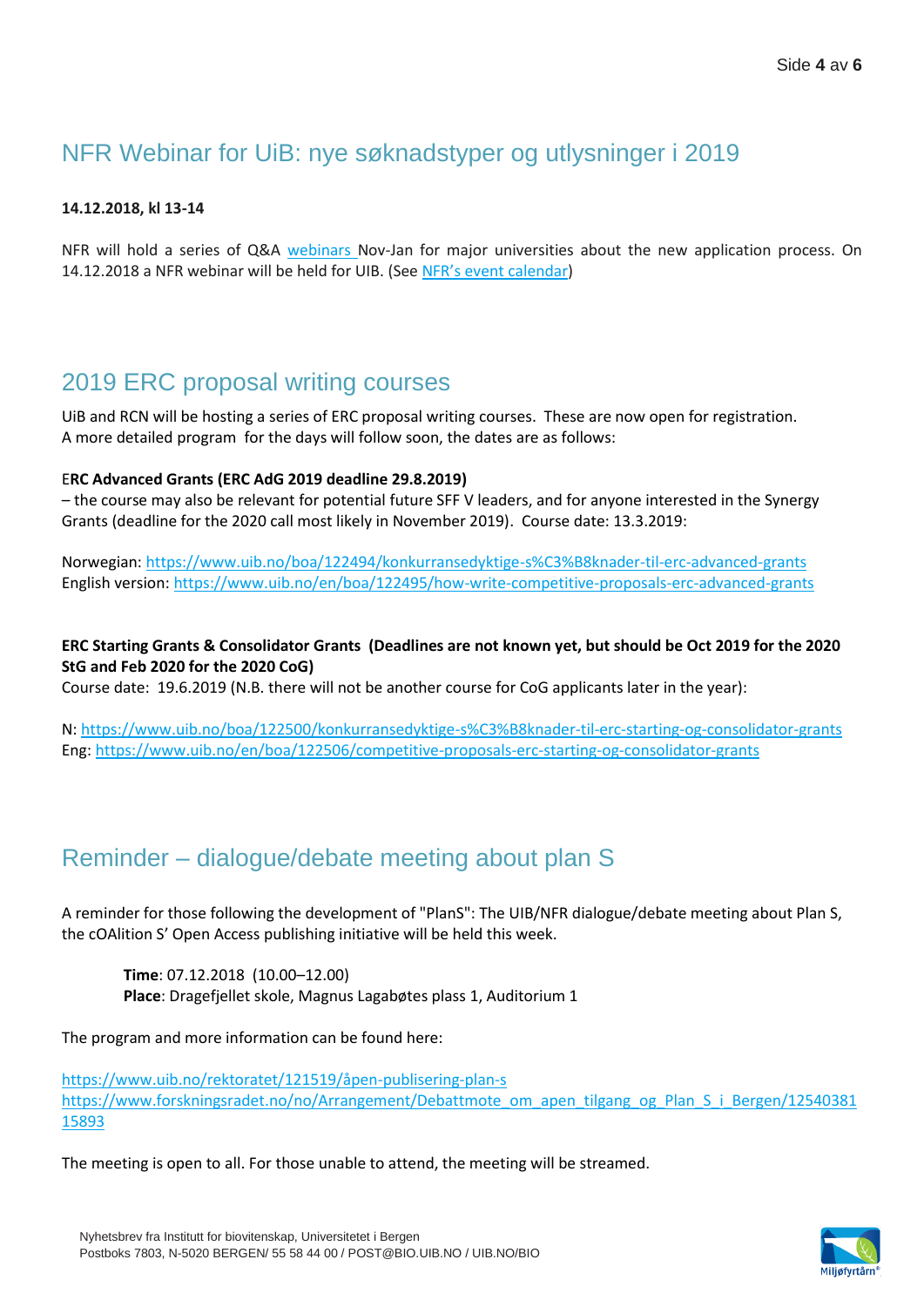# **Utdanning**

## Bergen International Student Conference

Hi,

We are a newly created project called The Collaboratory, stationed at the University of Bergen. The Collaboratory is a partnership between researchers and students with the aim to mobilize innovation in research and higher education in order to deal with the challenges of the 21st century.

The **28th and 29th of March 2019** we will be launching the second edition of the Bergen International Student Conference (BISC) with the theme "Towards sustainable futures: Facing global challenges today".

Attached you will find an [invitation to submit abstracts to the conference.](http://vedlegg.uib.no/?id=37ac433b1dd1421e823acf00c3940877) Deadline for abstracts: **February 3rd** .

Kind regards,

Ragnhild & Synnøve The Collaboratory, University of Bergen

### **Arrangementer**



## 13. desember, Forskere på Twitter

Hva kan du oppnå ved å bruke Twitter til forskningsformidling? Hvordan få oppmerksomhet om egne prosjekter fra fagfeller, politikere og journalister? Lær mer om mulighetene på Twitter på årets siste kommunikasjonsfrokost.

Twitter er en arena for forskningsformidling, hvor du kan knytte kontakter, bidra i samfunnsdebatten og påvirke beslutningstakere. Men hvordan skal du gå frem? På denne kommunikasjonsfrokosten vil du få høre hvordan tre UiB-ansatte bruker Twitter som et nyttig redskap i sine jobber og få et innblikk i hvilke muligheter Twitter kan gi, i tillegg til konkrete tips og råd om hva det vil kreve av deg.

Vi serverer enkel frokost og lussekatter fra kl. 08.00. Program kl. 08.30 – 09.30.

### [Program og påmelding](https://www.uib.no/foransatte/122387/forskere-p%C3%A5-twitter)